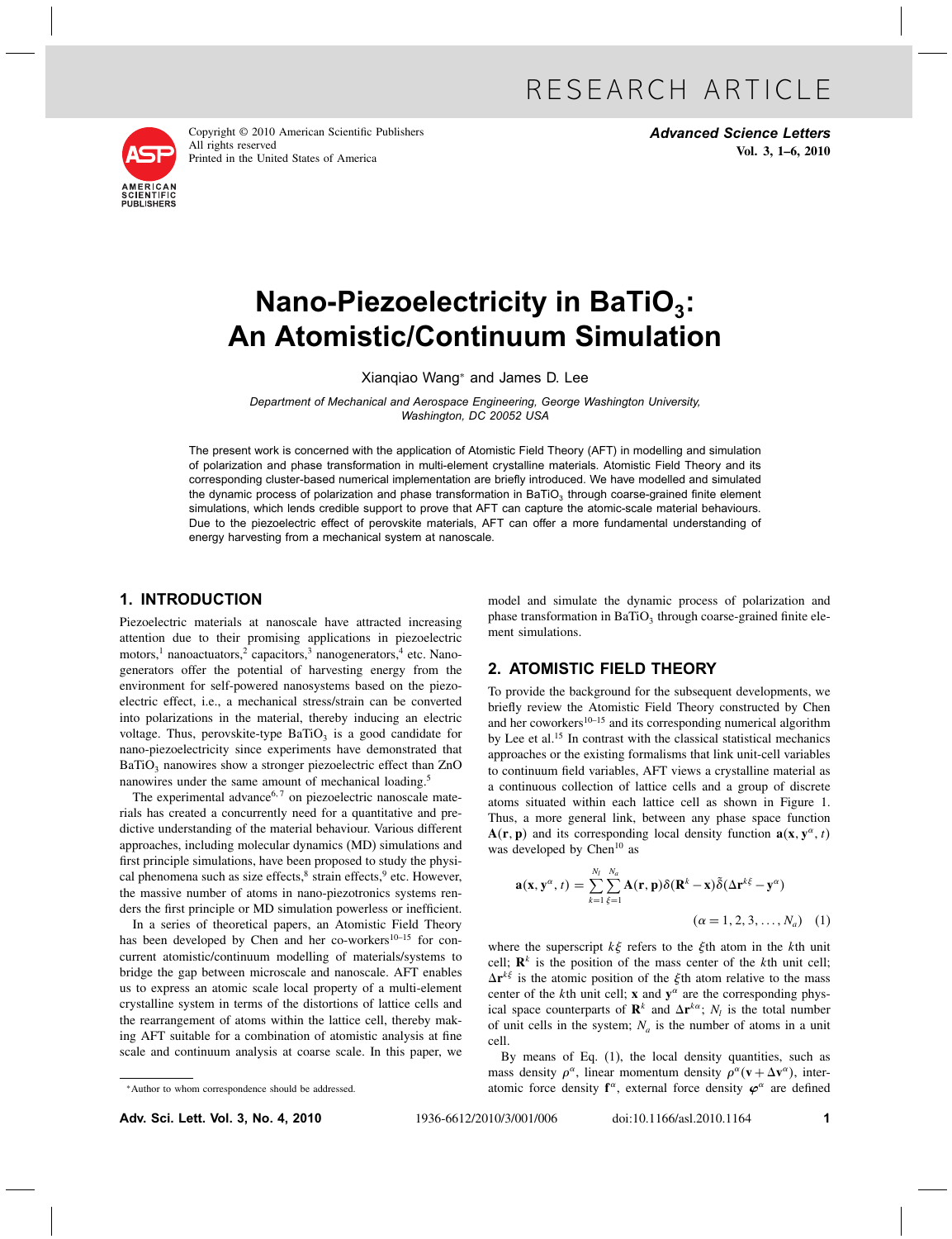

Fig. 1. Atomistic view of crystal structure.

in Refs. [14, 15]. The governing equation for linear momentum is, i.e.,

$$
\rho^{\alpha}\ddot{\mathbf{u}}^{\alpha}(\mathbf{x},t) = -\frac{\gamma^{\alpha}k_{B}\nabla T(\mathbf{x},t)}{\Delta V} + \mathbf{f}^{\alpha}(\mathbf{x},t) + \boldsymbol{\varphi}^{\alpha}(\mathbf{x},t) \qquad (2)
$$

where  $\mathbf{u}^{\alpha}(\mathbf{x}, t) = \mathbf{v} + \Delta \mathbf{v}^{\alpha}, \lambda^{\alpha} = m^{\alpha}/m$ , and  $m = \sum_{\alpha=1}^{N_a} m^{\alpha}$ .

For systems with a given temperature field, the only relevant governing equations are just the balance laws for linear momentum

$$
m^{\alpha}\ddot{\mathbf{u}}^{\alpha}(\mathbf{x},t) = \mathbf{F}_t^{\alpha}(\mathbf{x},t) + \mathbf{F}^{\alpha}(\mathbf{x},t) + \mathbf{F}_{\text{ext}}^{\alpha}(\mathbf{x},t)
$$
(3)

where  $\mathbf{F}^{\alpha}(\mathbf{x}, t)$  is the interatomic force;  $\mathbf{F}^{\alpha}_{t}(\mathbf{x}, t)$  is the force due to temperature;  $\mathbf{F}_{ext}^{\alpha}(\mathbf{x}, t)$  is the force due to external fields. The existence of superscript  $\alpha$  in Eq. (3) implies that the atomic information is naturally built in AFT. Therefore AFT is inherently suitable for multi-element crystalline materials, which is quite different from the classical continuum field theory and many other multiscale theories.

Define  $\mathbf{F}^{\xi\eta}[\mathbf{u}^\xi, \mathbf{u}^\eta]$  as the interatomic force acting on an atom whose type and position are indicated by  $\xi$  and  $\mathbf{u}^{\xi}$ .<sup>15</sup>

$$
\mathbf{F}^{\xi\eta}[\mathbf{u}^{\xi}, \mathbf{u}^{\eta}] = -\frac{1}{2} \left( \frac{\partial U^{\xi\eta}}{\partial \mathbf{u}^{\xi}} - \frac{\partial U^{\xi\eta}}{\partial \mathbf{u}^{\eta}} \right) = \frac{1}{2} (\mathbf{F}^{\xi\eta} - \mathbf{F}^{\eta\xi}) \tag{4}
$$

where  $U^{\xi\eta}$  is the interatomic potential between the  $\xi$  atom and  $\eta$  atom.

For material systems that involve pair atomic interactions, the interatomic force  $\mathbf{F}^{\alpha}(\mathbf{x}, t)$  can be expressed as

$$
\mathbf{F}^{\alpha}(\mathbf{x},t) = \int_{\Omega(\mathbf{x}',t)} \frac{1}{\Delta V(\mathbf{x}',t)} \sum_{\beta=1}^{N_a} \mathbf{F}^{\alpha\beta}[\mathbf{u}^{\alpha}(\mathbf{x},t),\mathbf{u}^{\beta}(\mathbf{x}',t)] d\Omega(\mathbf{x}',t)
$$
(5)

where  $\Omega(\mathbf{x}', t)$  is the domain associated with the material point  $\mathbf{x}'$ , and  $\Delta V(\mathbf{x}', t)$  is the volume of the unit cell located in  $\mathbf{x}'$ . It is noticed that, in Eq. (5), full-blown nonlocality and atom-based constitutive relation are automatically rooted in the force calculation. Equations (3), (5) can serve as the governing equation to solve the atomic displacement field, and consequently, atomicscale properties.

### 3. NUMERICAL METHODOLOGY

The essences of the novel numerical approach are (1) to reduce the degrees of freedom by the kinematic constraint; (2) to calculate nodal forces with a specified cluster-based summation rule.<sup>16</sup> Some judiciously selected unit cells, called representative unit cells or rep-cells, retain their independent degrees of freedom. Each node in FE mesh is a rep-cell. The nodal displacements together with shape functions are employed to determine a displacement field, in other words, all other unit cells are forced to

follow the motion of the nodes—this is what we called "kinematic constraint," which is the practise used in every FE analysis. The continuous displacement filed  $\mathbf{u}^{\alpha}(\mathbf{x})$  is approximated by finite element interpolation from its nodal values  $U_I^{\alpha}$  as

$$
\mathbf{u}^{\alpha}(\mathbf{x}) = \sum_{I=1}^{N_d} \Phi_I(\mathbf{x}) \mathbf{U}_I^{\alpha}
$$
 (6)

where  $\Phi_I(\mathbf{x})$  is the shape function;  $N_d$  is the number of nodes in each element. Following the standard procedure of the Galerkin method, the weak form of Eq. (3) can be written as

$$
\int_{\Omega} \frac{1}{\Delta V(\mathbf{x})} \sum_{\alpha=1}^{N_a} \{ m^{\alpha} \ddot{\mathbf{u}}^{\alpha} - \mathbf{F}^{\alpha} - \mathbf{F}_{ext}^{\alpha} - \mathbf{F}_{t}^{\alpha} \} \cdot \delta \mathbf{u}^{\alpha} d\Omega = 0 \tag{7}
$$

i.e.,

$$
\int_{\Omega(\mathbf{x})} \frac{1}{\Delta V(\mathbf{x})} m^{\alpha} \Phi_J \Phi_I \ddot{\mathbf{U}}_I^{\alpha} d\Omega(\mathbf{x}) - \int_{\Omega(\mathbf{x})} \frac{1}{\Delta V(\mathbf{x})} \Phi_J
$$
\n
$$
\times \sum_{\beta=1}^{N_a} \int_{\Omega(\mathbf{x}')} \frac{1}{\Delta V(\mathbf{x}')} \mathbf{F}^{\alpha\beta} [\Phi_J \mathbf{U}_I^{\alpha}, \Phi_K(\mathbf{x}') \mathbf{U}_K^{\beta}] d\Omega(\mathbf{x}') d\Omega(\mathbf{x})
$$
\n
$$
- \int_{\Omega(\mathbf{x})} \frac{1}{\Delta V(\mathbf{x})} (\mathbf{F}_I^{\alpha} + \mathbf{F}_{\text{ext}}^{\alpha}) \Phi_J d\Omega(\mathbf{x}) = 0 \tag{8}
$$

Then the matrix form of Eq. (8) can be obtained as

$$
\tilde{\mathbf{M}}_{IJ}\ddot{\mathbf{U}}_I^{\alpha} = \tilde{\mathbf{F}}_J^{\alpha} + \tilde{\mathbf{F}}_{IJ}^{\alpha} + \tilde{\mathbf{F}}_{extJ}^{\alpha}
$$
\n(9)

where

$$
\tilde{\mathbf{M}}_{IJ} = \int_{\Omega(\mathbf{x})} \frac{1}{\Delta V(\mathbf{x})} m^{\alpha} \Phi_J \Phi_I d\Omega(\mathbf{x}) \tag{10}
$$

$$
\tilde{\mathbf{F}}_{J}^{\alpha} = \int_{\Omega(\mathbf{x})} \frac{1}{\Delta V(\mathbf{x})} \Phi_{J} \sum_{\beta=1}^{N_{a}} \int_{\Omega(\mathbf{x}')} \frac{1}{\Delta V(\mathbf{x}')}\n\times \mathbf{F}^{\alpha\beta} [\Phi_{J} \mathbf{U}_{J}^{\alpha}, \Phi_{K}(\mathbf{x}') \mathbf{U}_{K}^{\beta}] d\Omega(\mathbf{x}') d\Omega(\mathbf{x})
$$
\n(11)

$$
\tilde{\mathbf{F}}_{tJ}^{\alpha} = \int_{\Omega(\mathbf{x})} \frac{1}{\Delta V(\mathbf{x})} \mathbf{F}_t^{\alpha} \Phi_J d\Omega(\mathbf{x}) \tag{12}
$$

$$
\tilde{\mathbf{F}}_{extl}^{\alpha} = \int_{\Omega(\mathbf{x})} \frac{1}{\Delta V(\mathbf{x})} \mathbf{F}_{ext}^{\alpha} \Phi_{J} d\Omega(\mathbf{x}) \tag{13}
$$

All integrals in Eqs.  $(10)$ – $(13)$  are normally carried out by numerical quadrature. In Figure 2, it is seen that around each node (an open circle), say the *k*th node, there is a cluster (a shaded area), named  $\psi_k$ . From now on, force calculation is no longer performed at all unit cells in the entire system but in all clusters. A representative unit cell (a black solid square) is the one within one of  $\psi_{I_n} = \{l : |\mathbf{X}_l - \mathbf{X}_{I_n}| \le R_{I_n}\}\.$  Notice that there is no overlapping of clusters.  $X_l$  is the position of the *l*th unit cell and  $R_{I_p}$  is the radius of the cluster  $\psi_{I_p}$  centred at the  $I_p$ th node. We postulate that the cluster summation rule reads:

$$
\tilde{\mathbf{F}}_{j}^{\alpha} = \int_{\Omega(\mathbf{x})} \frac{1}{\Delta V(\mathbf{x})} \Phi_{j}(\mathbf{x}) \sum_{\beta=1}^{N_{a}} \int_{\Omega(\mathbf{x}')} \frac{1}{\Delta V(\mathbf{x}')}\n\n\times \mathbf{F}^{\alpha\beta} [\Phi_{j}(\mathbf{x}) \mathbf{U}_{j}^{\alpha}, \Phi_{K}(\mathbf{x}') \mathbf{U}_{K}^{\beta}] d\Omega(\mathbf{x}') d\Omega(\mathbf{x})\n\n\times \sum_{I_{p}=1}^{N_{p}} n_{I_{p}} \sum_{j \in \psi_{I_{p}}} \sum_{k=1}^{N_{l}} \sum_{\beta=1}^{N_{a}} \Phi_{j}(\mathbf{x}_{j}) \mathbf{F}^{\alpha\beta} [\Phi_{j}(\mathbf{x}_{j}) \mathbf{U}_{j}^{\alpha}, \Phi_{K}(\mathbf{x}_{k}) \mathbf{U}_{K}^{\beta}] \tag{14}
$$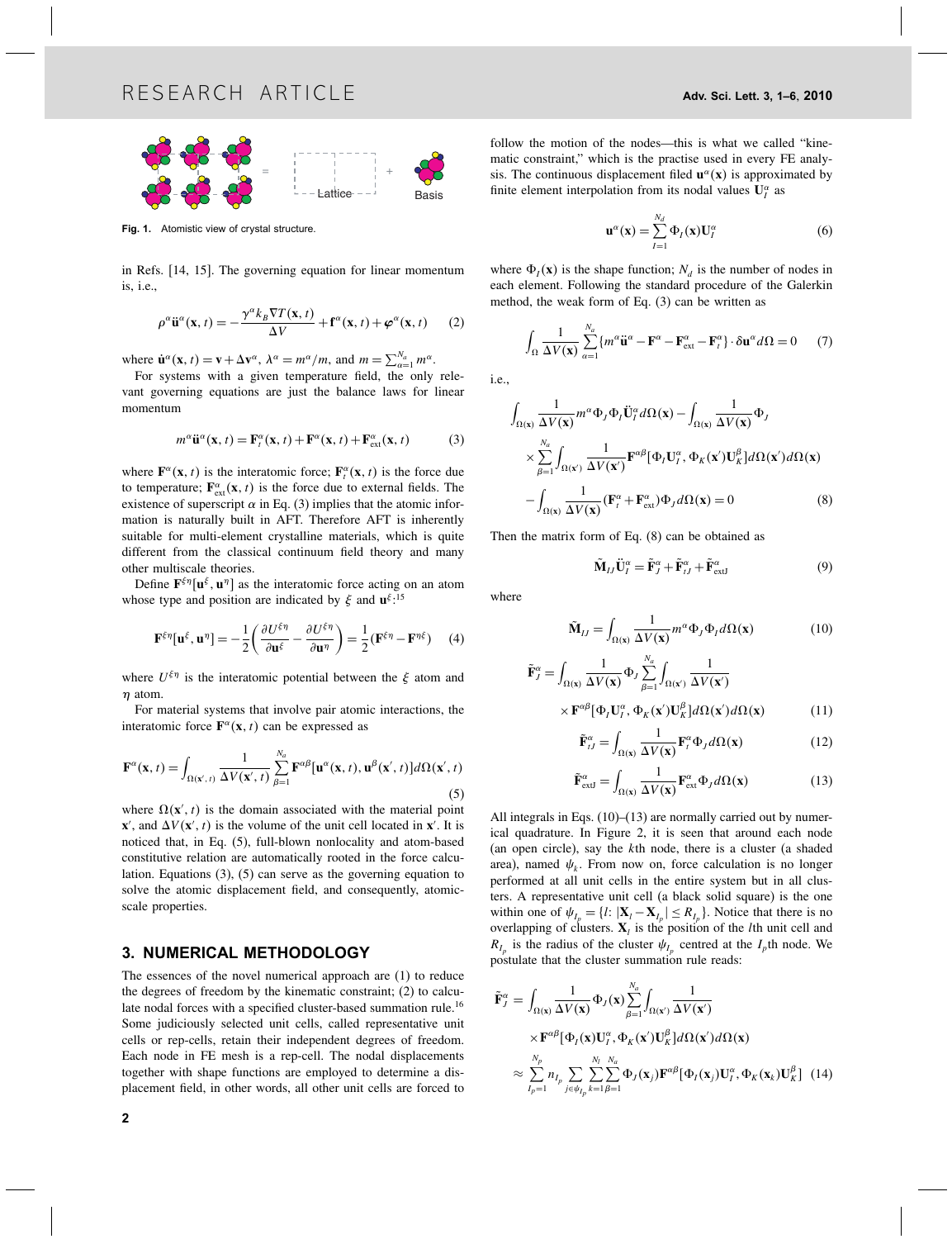

Fig. 2. Schematic picture of AFT model with force distributions.



Fig. 3. Polarization in BaTiO<sub>3</sub> under tensile or compression loading.



Fig. 4. Computation model: (a) finite element mesh; (b) boundary conditions; (c) loading history.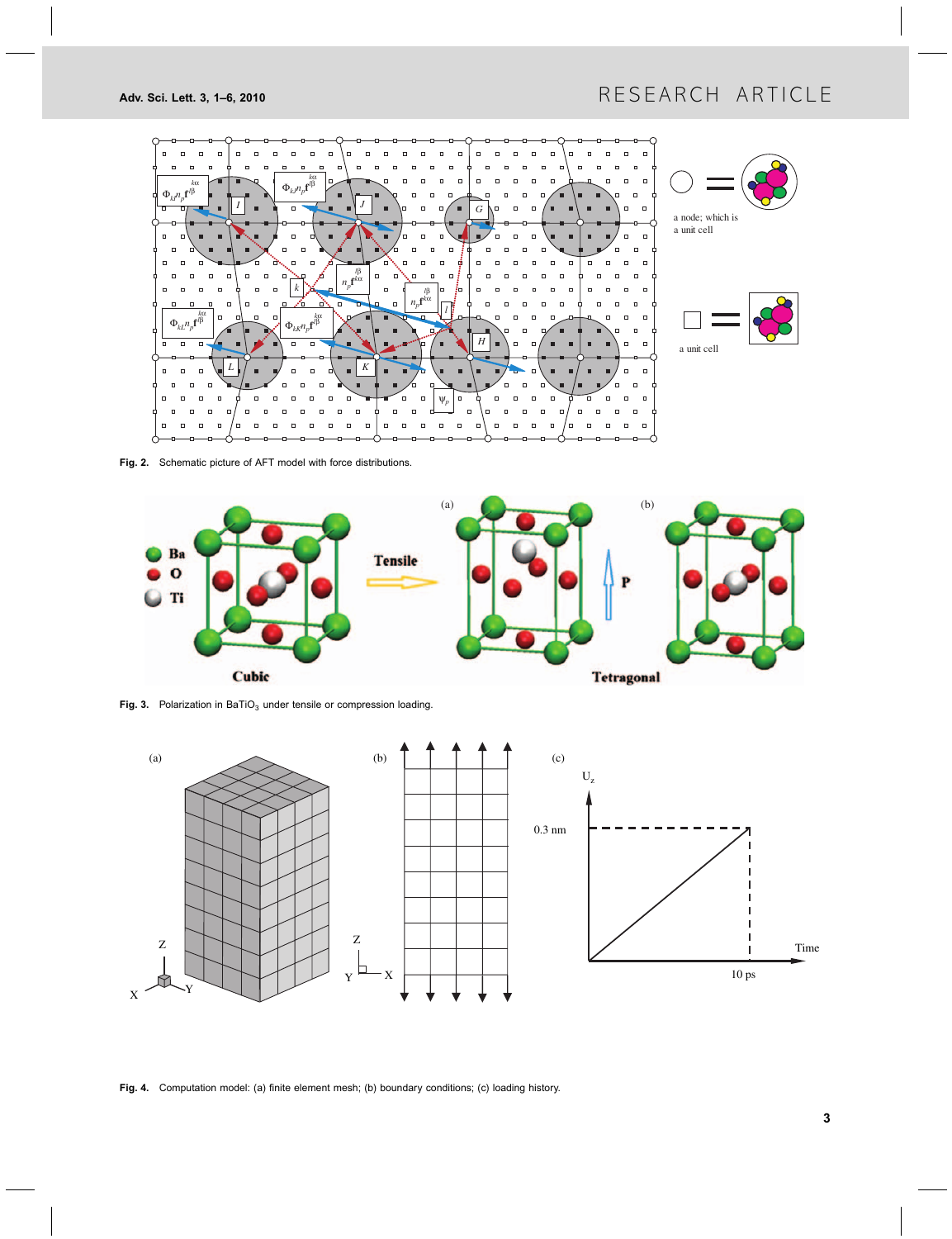# RESEARCH ARTICLE **Adv.** Sci. Lett. 3, 1–6, 2010



**Fig. 5.** Polarization  $P_{\parallel}$  evolution with time.

where  $n_{I_p}$  is the weight of  $I_p$ th cluster;  $N_p$  is the number of all nodes. When the clusters shrink to the size of the rep-cells, i.e.,  $\psi_{J_p} = \{J_p\}$ , it holds  $\Phi_I(\mathbf{x}_{J_p}) = \delta_{IJ_p}$ , and the cluster summation rule boils down to a node-based summation rule

$$
\mathbf{F}_{J}^{\alpha} = n_{J} \sum_{k=1}^{N_{l}} \sum_{\beta=1}^{N_{a}} \mathbf{F}^{\alpha\beta} [\mathbf{U}_{J}^{\alpha}, \Phi_{K}(\mathbf{x}_{k}) \mathbf{U}_{K}^{\beta}]
$$
(15)

In this case the weighting factor is  $n<sub>J</sub>$ , which is the number of unit cells represented by *J*th node, thus  $n_j = \sum_{j=1}^{N_l} \Phi_j(\mathbf{x}_j)$ . On the other extreme,  $n<sub>J</sub> = 1$ , implies all pairs of interatomic forces are calculated. In all cases  $\sum_{I_p} \sum_{j \in \psi_{I_p}} n_{I_p} = N_l$  holds.

### 4. POLARIZATION

The piezoelectric material  $BaTiO<sub>3</sub>$  has a centrosymmetric cubic crystal structure as a reference nonpolar state, and polarization is defined with respect to the nonpolar state (Fig. 3) and is a function of internal atomic displacements. It is noticed in Figure 3 that the unit cell becomes tetragonal structure under the tensile strain. When the interior atoms are allowed to move independently, one may encounter a non-centrosymmetric structure which gives a polarization (Fig.  $3(a)$ ). On the other hand, if we follow Cauchy-Born rule<sup>17</sup> strictly, then the tetragonal structure is still centrosymmetric and hence it yields no polarization (Fig. 3(b)). From Eq. (3), which governs the motion of every atom in unit cells, it is seen that the internal atomic displacements

have been naturally incorporated in our formulations. In AFT, it is straightforward to show the polarization density  $P(x, t)$  of a lattice point as

$$
\mathbf{P}(\mathbf{x}, t) = \sum_{k=1}^{N_l} \sum_{\alpha=1}^{N_a} q^{k\alpha} (\mathbf{R}^k + \Delta \mathbf{r}^{k\alpha}) \delta(\mathbf{R}^k - \mathbf{x})
$$

$$
= \sum_{k=1}^{N_l} \sum_{\alpha=1}^{N_a} q^{k\alpha} \Delta \mathbf{r}^{k\alpha} \delta(\mathbf{R}^k - \mathbf{x})
$$
(16)

In this numerical simulation, a nanosize  $BaTiO<sub>3</sub>$  specimen  $(1.6 \text{ nm} \times 1.6 \text{ nm} \times 3.2 \text{ nm}, 6885 \text{ atoms})$  subject to a tensile loading is modelled with 128 finite elements and 225 nodes. Thus the number of the degrees of freedom involved in AFT is about 3.2% of that in MD. The displacement controlled boundary conditions with a constant velocity 30 m/s are applied on both ends of the specimen and the total loading time is 10 ps (Fig. 4).

As shown in Figure 3, when the specimen is subject to a tensile loading in the *z*-direction, an expected polarization will appear in the *z*-direction. Figure 5 shows the contour plots of polarization  $P_{\parallel}$  along the *z*-direction. It is observed that the polarization  $P_{\parallel}$  become more pronounced as time goes. It is noticed that the maximum value of *P*<sub>|</sub> is about 1.2 C/m<sup>2</sup>. Here we define  $P_{\perp} = \sqrt{P_x \cdot P_y \cdot P_y \cdot P_y}$  to characterize the magnitude of the polarization on the *x*–*y* plane. Figure 6 shows the contour plots of polarization  $P_{\perp}$  as time goes on. It is observed that the polarizations, *P*<sub>∥</sub> and *P*<sub>⊥</sub>, easily appear at the edges since the symmetry of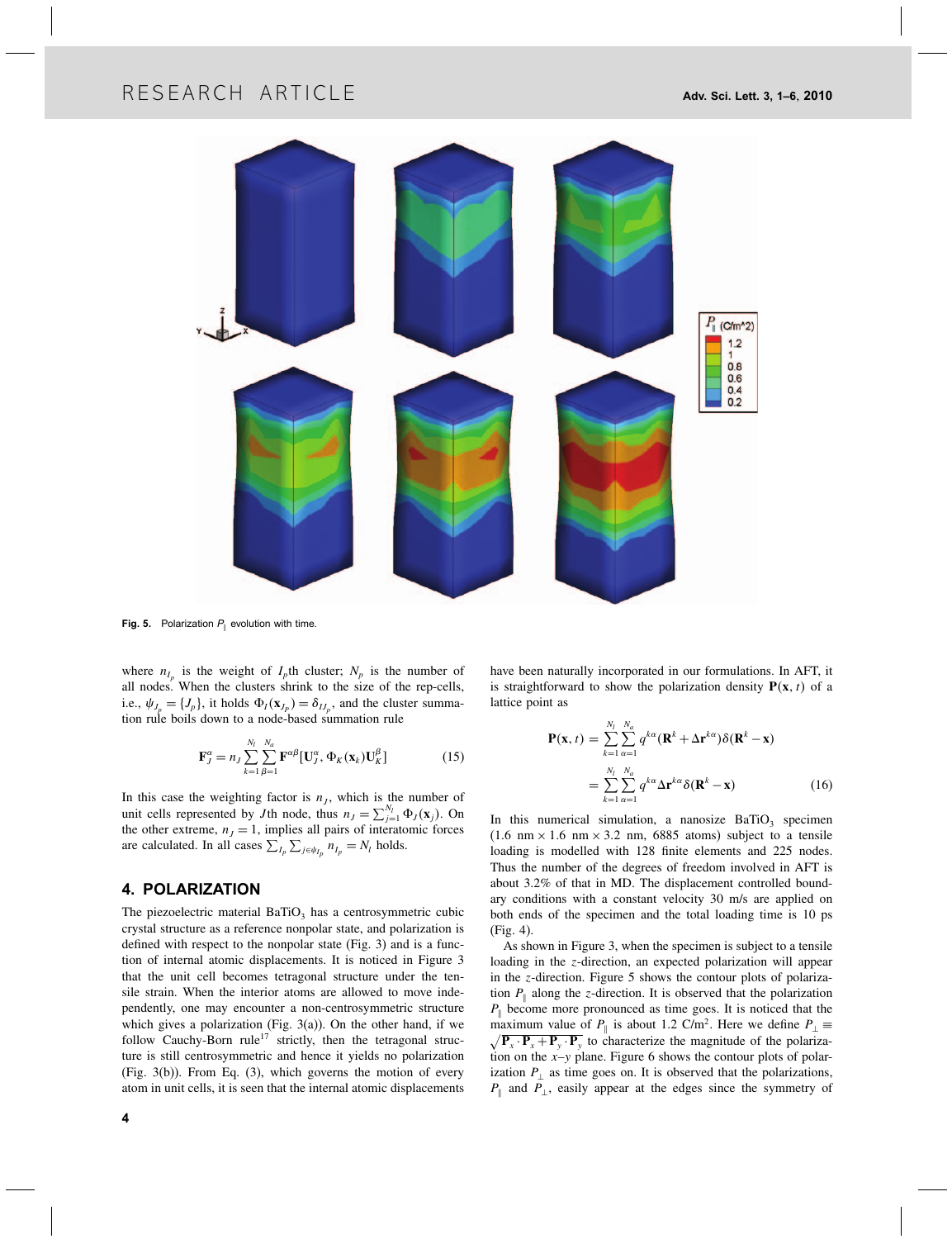

Fig. 6. Polarization  $P_{\perp}$  evolution with time.

lattice cell is more vulnerable to break under the tensile loading. Also, polarizations accompany the phenomenon of necking. Compared with  $P_{\parallel}$ , which is the primary effect under tension, the secondary effect  $P_{\perp}$  is much smaller as expected. Figure 7 shows the dynamic process of phase transformation in one unit

cell: from Figure 7(a), the top view of the specimen, the structure appears to be symmetric—that is why  $P_{\perp}$  is insignificant; from Figure 7(b), the side view of the specimen, one notices that the Ti atom moves upward and deviates from its central position—that is why  $P_{\parallel}$  is much pronounced.



Fig. 7. Dynamic process of phase transformation in BaTiO<sub>3</sub>: (a) top view; (b) side view.